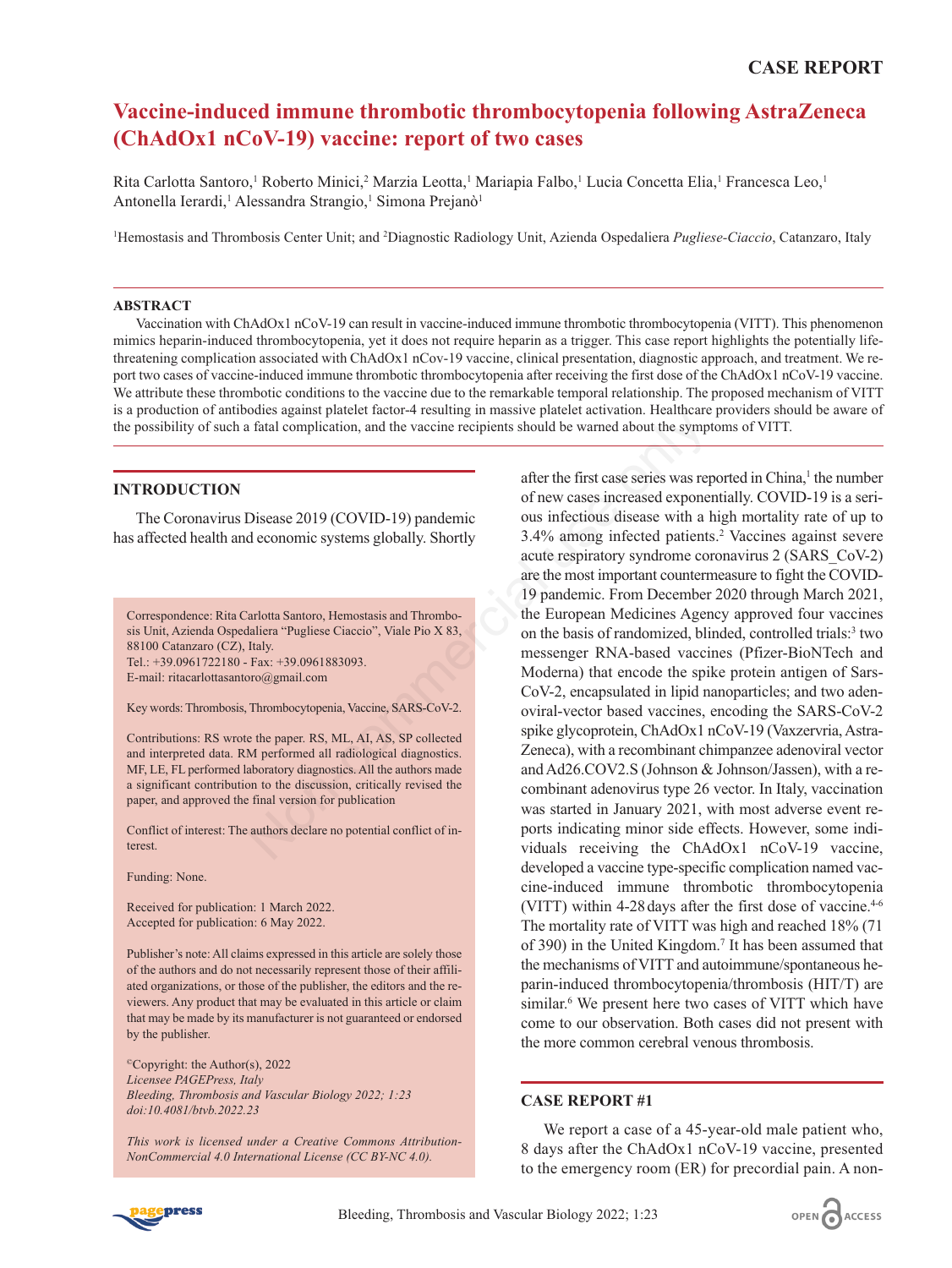ST elevation myocardial infarction (non-STEMI) heart attack was diagnosed. Coronary angiography diagnosed coronary thrombosis on uninjured coronaries. A drugeluting stent was placed, but 6 hours after the procedure the patient experienced acute closure, treated with plain old balloon angioplasty (POBA). Later, extensive intraventricular thrombosis was diagnosed. The patient was treated with double antiplatelet therapy and enoxaparin was started. After a further 4 days, due to pain in the lower limbs appeared two days after POBA, computed tomography (CT) with angiography was performed which highlighted: thrombotic occlusion of the common right femoral artery and popliteal left, critical thrombotic stenosis of the external iliac arteries bilaterally, the hypogastric artery and the anterior tibial right, and occlusion of a branch of the right hepatic vein at the hepatic segment. There were also multiple splenic and bilateral renal infarcts. A Fogarty catheter embolectomy at the level of the common femoral artery right was then performed.

Three days prior to vaccine administration the platelet count was  $280 \times 10^3/\mu L$ . On admission in ER the platelets count was halved  $(163\times10^3/\mu L)$ . Five days after drug-eluting stent placement and one day after embolectomy, the platelet count was  $55 \times 10^3$  Ul. Finally, tests HIT (Werfen, Barcelona, Spain) were carried out at our center that excluded the presence of heparin PF4 antibodies (0.01 U/ml; normal value 0-1 U/ml), but at the time of the examination the platelets were already increasing. However, it should be noted that these tests are often false negative. It was not possible to perform functional platelet activation assay, heparin-induced platelet aggregation (HIPA). Except for the DDimer, all other tests, including investigations for thrombophilia, were normal.

The patient switched to fondaparinux therapy and started dexamethasone 40 mg/kg body weight for 4 days. Three months after the onset of symptoms, the platelet count is normal,  $335 \times 10^3/\mu$ L; the patient has fully recovered, and he is fine.

## **CASE REPORT #2**

We describe a case of concomitant thrombosis of portal, superior mesenteric and splenic veins in a 49-year-old female patient, with no known risk factors, who had received ChAdOx1 nCoV-19 vaccine, 7 days before.

The patient went to the ER for abdominal pain and melaena. At the time of admission, laboratory data showed prolonged prothrombin time (PT) and activated partial thromboplastin time (aPTT), significant reduction of plasma fibrinogen (30 mg/dl) and platelet count  $(30\times10^{3} \text{ Ul})$  (Table 1).

CT revealed filling defects in the entire spleno-portal axis with extension also to the intrahepatic portal branches, to the splenic vein and to the superior mesenteric vein; and the presence of flap of peritoneal effusion. The patient presented with an episode of extreme bradycardia which required resuscitation. The next day the laboratory data from blood sampling sent to our center showed positivity for heparin-PF4 antibodies (1,55 U/ml), low platelet count  $(32\times10^3/\mu L)$ , confirming abnormalities of PT (PT 41%; INR 1.93), aPTT (aPTT 42.2 sec; ratio 1.33) , and fibrinogen levels (116 mg/dl), together with significantly elevated DDimer (61697 ng/ml), reduced levels of protein C and protein S, lupus anticoagulant slightly positive, but not univocal interpretation, anticardiolipin antibodies and Beta-2 glycoprotein 1 (B2GP1) antibodies negative, absence of Factor V Leiden and Factor II G20210A mutation. erior tibial right, and occluse<br>
the hepatic vein at the hepatic of Trevealed filling defects in the<br>
the pheric and bilateral<br>
axis with extension also to the<br>
athleter embolectomy at the<br>
the branches, to the splenic ve

Treatment with fondaparinux, intravenous high dose immunoglobulins, methylprednisolone and replacement therapy with antithrombin, fibrinogen concentrate, and prothrombin complex concentrate were initiated.

Ten days after the event, the patient was in intensive

|                 | <b>Basal</b>      |                          | <b>Vaccine Hospitalization,</b> |                   | 3<br>dpost-H,            | 57<br>dpost-H,   | 8<br>dpost-H,            | 11<br>$\Phi$ dpost-H, | 13<br>dpost-H,    | 17<br>dpost-H,      |
|-----------------|-------------------|--------------------------|---------------------------------|-------------------|--------------------------|------------------|--------------------------|-----------------------|-------------------|---------------------|
|                 | platelet          |                          | U/ml                            | dpost-H,          |                          |                  |                          |                       |                   |                     |
|                 | count,            |                          |                                 | U/ml              | U/ml                     | U/ml             | U/ml                     | U/ml                  | U/ml              | U/ml                |
|                 | U/ml              |                          |                                 |                   |                          |                  |                          |                       |                   |                     |
| PZ1             | $280 \times 10^3$ | $\overline{\phantom{a}}$ | $163 \times 10^{3}$             | $152\times10^{3}$ | $118 \times 10^{3}$      | $55 \times 10^3$ | $76\times10^3$           | $85\times10^3$        | $142 \times 10^3$ | $164 \times 10^{3}$ |
| Pz 1 thrombosis | ۰                 |                          | 8 days                          | Acute-stent       | $\overline{\phantom{a}}$ | All other        | $\overline{a}$           |                       |                   |                     |
|                 |                   |                          | after the                       | closure           |                          | thrombosis       |                          |                       |                   |                     |
|                 |                   |                          | vaccine                         |                   |                          |                  |                          |                       |                   |                     |
|                 |                   |                          | N-STEMI                         |                   |                          |                  |                          |                       |                   |                     |
| PZ2             | ۰                 | $\overline{\phantom{a}}$ | $30 \times 10^{3}$              | $32\times10^3$    | $\overline{\phantom{a}}$ |                  | $\overline{\phantom{a}}$ | ٠                     | ۰.                | $152\times10^{3}$   |
| Pz 2 thrombosis | ٠                 | $\overline{\phantom{a}}$ | 7 days                          | ۰.                | ۰                        | ۰                | $\overline{\phantom{a}}$ | ٠                     | ۰.                | Death               |
|                 |                   |                          | after the                       |                   |                          |                  |                          |                       |                   |                     |
|                 |                   |                          | vaccine SVT                     |                   |                          |                  |                          |                       |                   |                     |

#### **Table 1.** Temporal correlation between platelet count and thrombosis.

*H, hospitalization; N-STEMI, non-ST elevation myocardial infarction; SVT, splanchnic vein thrombosis.*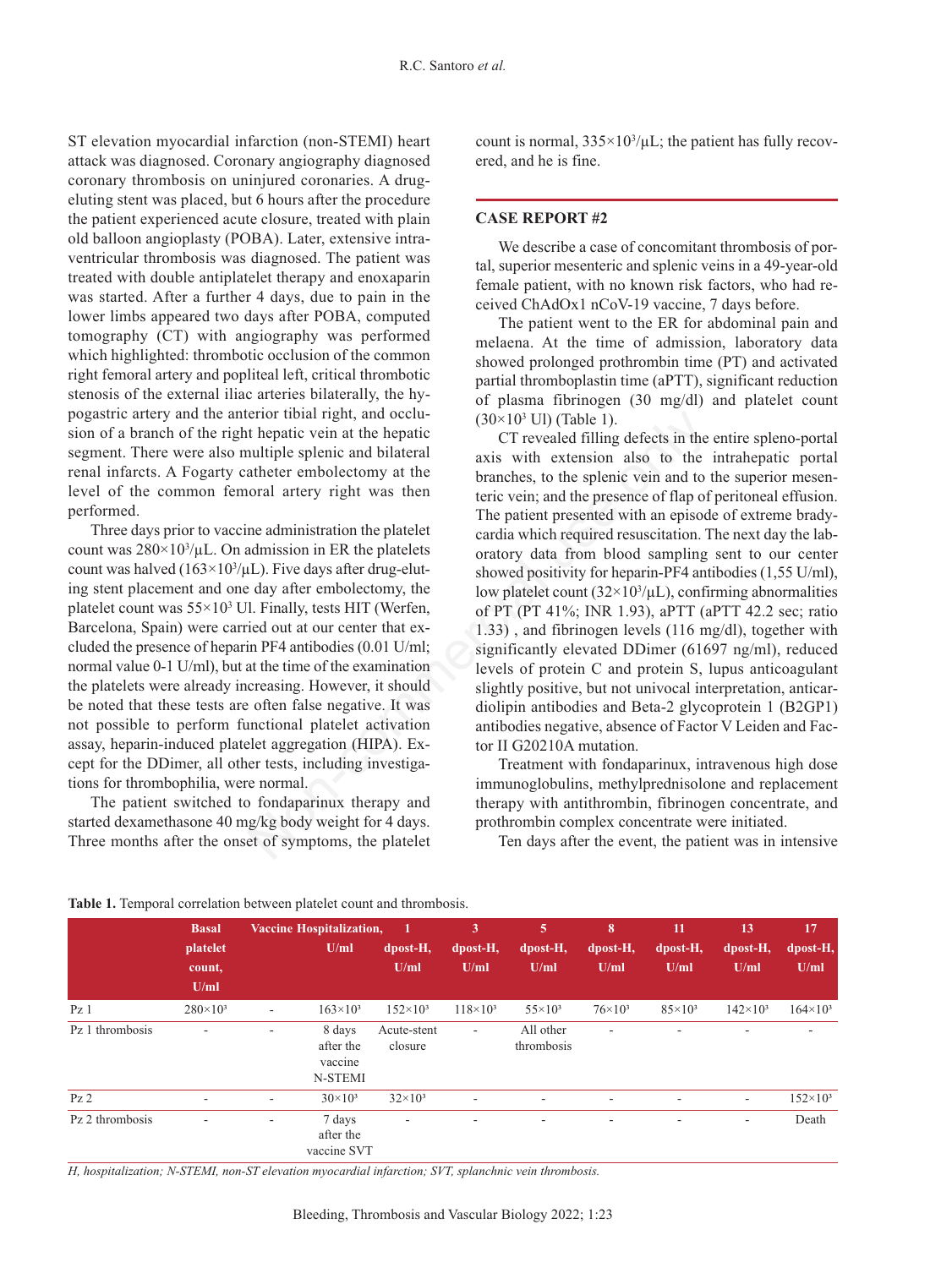care unit, sedated and intubated, she had renal insufficiency, heparin-PF4 antibodies negative, platelet count and blood clotting parameters normalized. However, the patient died 18 days after the onset of symptoms.

#### **DISCUSSION**

Since the first reports of case series were published in April 2021, the number of patients diagnosed with VITT associated with the ChAdOx1 nCoV-19 vaccine developed by AstraZeneca has grown and continues to grow.<sup>4-6</sup> The Ad26.COV2.S vaccine (Johnson & Johnson) with similar adenovirus viral vector technology, was also reported to induce thrombocytopenia and thrombosis in the United States.<sup>7</sup>

Most patients with VITT present with thrombosis at unusual sites, such as the cerebral venous sinus or the splanchnic vein, with concomitant severe thrombocytopenia.4-7 Thrombosis reported are predominantly venous thrombosis, but sporadic cases of arterial thrombosis are also reported.8-12 The onset of VITT is usually 4–28 days after vaccination.4-7 Although the exact pathogenesis and risk factors of VITT are still unknown, many laboratory findings support the hypothesis that the mechanism of thrombocytopenia and thrombosis is similar to that of autoimmune HIT/T in that the anti-PF4 antibody may be induced by polyanions, including lipid A, in bacterial surface nucleic acids instead of heparin.<sup>6</sup> For VITT, some components of the vaccine, for example, the adenovirus DNA, spike protein, and/or neoantigen induced by the vaccine, have been proposed to be key components that could induce PF4 release and anti-PF4 antibody production.<sup>13</sup> NTT present with thrombosis at uncertaining were colusions in the microcircu<br>
cerebral venous sinus or the splanch-<br>
These findings indicated the p<br>
minitant severe thrombocytopenia.<sup>4,7</sup><br>
are predominantly venous thrombo-

In our first case we cannot entirely exclude that we are faced with a HIT, but there are some considerations to be made. At the time of admission in ER, even before any therapy, the patient had platelet values almost halved, compared to the platelet count taken immediately before the vaccine  $(280 \times 10^3/\text{mmc} \rightarrow 163 \times 10^3/\text{mmc}$ . Furthermore, the patient had no risk factors for heart attack and on coronary angiography there was a coronary artery thrombosis on uninjured coronaries. He immediately underwent PTCA with drug eluting stent placement, with fondaparinux, lysine acetylsalicylate and then concomitant administration of cangrelor and ticagrelor. After only 6 hours from stent placement, pain in the shoulder and left arm with evidence of ST displacement and acute stent closure. POBA was performed and only after this second maneuver therapy with enoxaparin was started. Immediately after there was echocardiographic evidence of multiple extensive apical thrombotic manifestations.

Two days after POBA (30 hours after the admission to ER), pain in the lower limbs and abdomen appeared, which worsened the next day, becoming more and more intense, but unfortunately the angio-CT which showed all other

thromboses was only performed after a further two days. Therefore, although it is not possible to exclude heparininduced thrombocytopenia, it should be emphasized that the temporal criterion would not be respected (the patient would have presented arterial thrombotic manifestations and splenic infarcts after only 2 days from the start of enoxaparin, while the heart attack, stent closure and intraventricular thrombosis would have occurred prior to the administration of enoxaparin). The patient had never previously been treated with heparin; therefore, rapid onset is not justified. These are the reasons why we believe that the diagnosis of VITT is more likely than that of HIT.

VITT is a rapidly fatal disorder if not recognized and treated early. A recent post-mortem report showed extensive involvement of large venous vessels with thrombotic occlusions in the microcirculation of multiple organs. These findings indicated the progression of an inflammatory process that culminates in microvascular injury of multiple organs by iatrogenic activation of the innate immune system along with the complement pathway.<sup>14</sup>

The Italian Society for the Study of Hemostasis and Thrombosis – SISET, as well as other scientific societies, have provided some recommendations based on the consensus of experts for the management of cerebral and splanchnic venous thrombotic events associated with thrombocytopenia occurred in subjects vaccinated within 30 days with the Vaxzervria vaccine.15 In accordance with these recommendations, we have diagnosed and managed two cases of VITT. Both the patients presented to hospital 1-2 weeks after their first dose of the AstraZeneca vaccine, although the second patient was hospitalized three days after the onset of symptoms. Positive anti-PF4 antibodies were detected only in one of two cases, probably due to the delay in sending the sample for determination of anti-PF4 antibodies. In neither case was it possible to carry out the HIPA confirmation test. Both patients were treated with a non-heparin anticoagulant and dexamethasone.

# **CONCLUSIONS**

Clinicians must be alerted to the possibility of such a precipitously fatal complication while vaccine recipients should be warned about the symptoms of VITT. The rapid recognition of the pathology is fundamental, in fact prompt treatment can improve the patient's outcome. More research data, data collections, reports, registries, especially about the risk factors and pathogenesis of the syndrome, are needed to encourage patients to be vaccinated confidently.

In Italy, the SISET VAX COVID 19 study promoted by SISET aims to consecutively record all thrombosis events associated or not associated with thrombocytopenia arising after vaccines against SARS-CoV-2, to collect as much information as possible on the events, to ade-